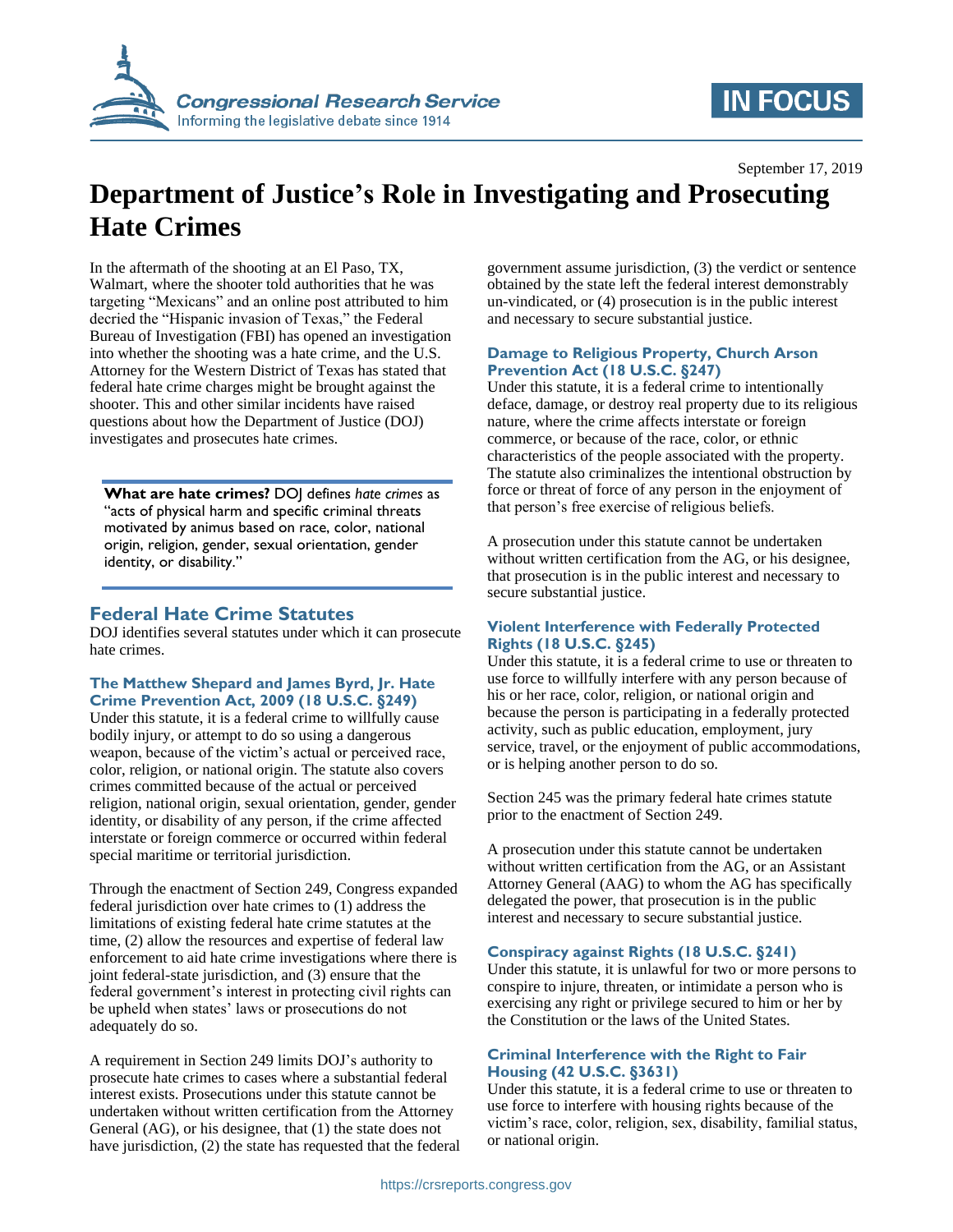## **The Role of the Federal Bureau of Investigation**

The FBI is the lead investigatory agency for all federal hate crime investigations. It also works with state, local, tribal, and other federal law enforcement agencies to investigate hate crimes. The FBI states that hate crime investigations are one of the top priorities of its civil rights program.

Other FBI responsibilities related to hate crimes include the following:

**Law Enforcement Support:** The FBI works with other law enforcement agencies on hate crime investigations, even when federal charges are not brought. The FBI's resources and expertise can be valuable to local law enforcement in hate crime investigations.

**Assisting Prosecutors:** The FBI forwards results of completed hate crime investigations to local U.S. Attorney's Offices and DOJ's Civil Rights Division, which decide whether a federal prosecution is warranted. Federal prosecution of these crimes may move forward if, for example, local authorities are unwilling or unable to prosecute a hate crime.

**Public Outreach:** The FBI deems outreach to be a critical component of its civil rights program. The FBI works with various organizations to identify violations of federal civil rights laws. Many of the FBI's field offices participate in working groups with state and local law enforcement and other stakeholders to develop strategies to address local hate crime problems.

**Training:** The FBI conducts annual operational seminars, workshops, and training sessions for local law enforcement, minority and religious organizations, and community groups to promote cooperation and reduce civil rights abuses. The FBI also provides hate crimes training for new and current FBI agents and local law enforcement officers.

### **The Role of DOJ's Civil Rights Division and the U.S. Attorney's Offices**

DOJ's Civil Rights Division and the 93 U.S. Attorneys' Offices share responsibility for enforcing federal civil rights statutes, which include hate crimes. U.S. Attorneys' Offices assist the Civil Rights Division by providing additional resources to redress civil rights violations, knowledge of local dynamics in both investigations and litigation, and subject matter expertise in particular civil rights areas. However, the Civil Rights Division retains final authority to determine whether a civil rights investigation should be opened; a complaint should be filed; or a case should be settled, and on what terms.

Information regarding potential violations of federal civil rights statutes may come to the Civil Rights Division or a U.S. Attorney's Office through a variety of avenues, including referrals or complaints from other federal agencies, victims or community organizations, private attorneys, media coverage, and other sources. Upon receiving such information, the Civil Rights Division or a U.S. Attorney's Office may engage in review to determine whether opening a case is appropriate. These reviews includes actions such as speaking to and reviewing materials received from a complainant and reviewing publicly available information.

Both the U.S. Attorneys' Offices and the Civil Rights Division are authorized to investigate and prosecute on their own any type of civil rights offense. If a U.S. Attorney's Office initiates a civil rights case, it has to notify the Civil Rights Division of its investigation. Likewise, if the Civil Rights Division initiates its own investigation of a civil rights violation, it is required to notify the U.S. Attorney's Office for the district in which the violation occurred. As a part of this notification process, the notifying entity has to provide (1) the identity of the targets of the investigation, (2) the factual allegations under investigation, (3) the statutes that may have been violated, (4) an assessment of the significance of the case and whether the case is one of national interest, and (5) proposed staffing of the matter.

If the case is deemed to be of national interest by the AAG of the Civil Rights Division, the AAG can require a U.S. Attorney's Office and the division to serve as co-counsel from the initiation of the investigation through prosecution. The AAG can also decide it is best that the case only be staffed by attorneys from a U.S. Attorney's Office or the Civil Rights Division. When making staffing decisions on a case, the AAG considers all circumstances, including the experience of the particular U.S. Attorney's Office and the efficient use of government resources.

**Cases of National Interest.** A case of national interest is one that presents important public policy considerations; presents a novel issue of law; may set important precedent because of peculiar facts and circumstances; has simultaneous investigations in multiple districts (unless the United States Attorney's Office in each district and the Civil Rights Division conclude that national interests are not involved); has international or foreign policy implications; is urgent or sensitive; or substantially affects the uniform application of the law. A case involving a violation of the federal criminal civil rights laws resulting in death is presumed to be a case of national interest.

Criminal civil rights cases can be declined by a U.S. Attorney's Office, but ultimate declination authority rests with the Civil Rights Division. In any case resulting in death, the division is required to receive the concurrence of the relevant U.S. Attorney's Office before closing the case. While DOJ policy requires U.S. Attorneys' Offices and the Civil Rights Division to coordinate on cases, a declination from a U.S. Attorney's Office does not prevent the Civil Rights Division from pursuing the case.

**Nathan James**, Analyst in Crime Policy